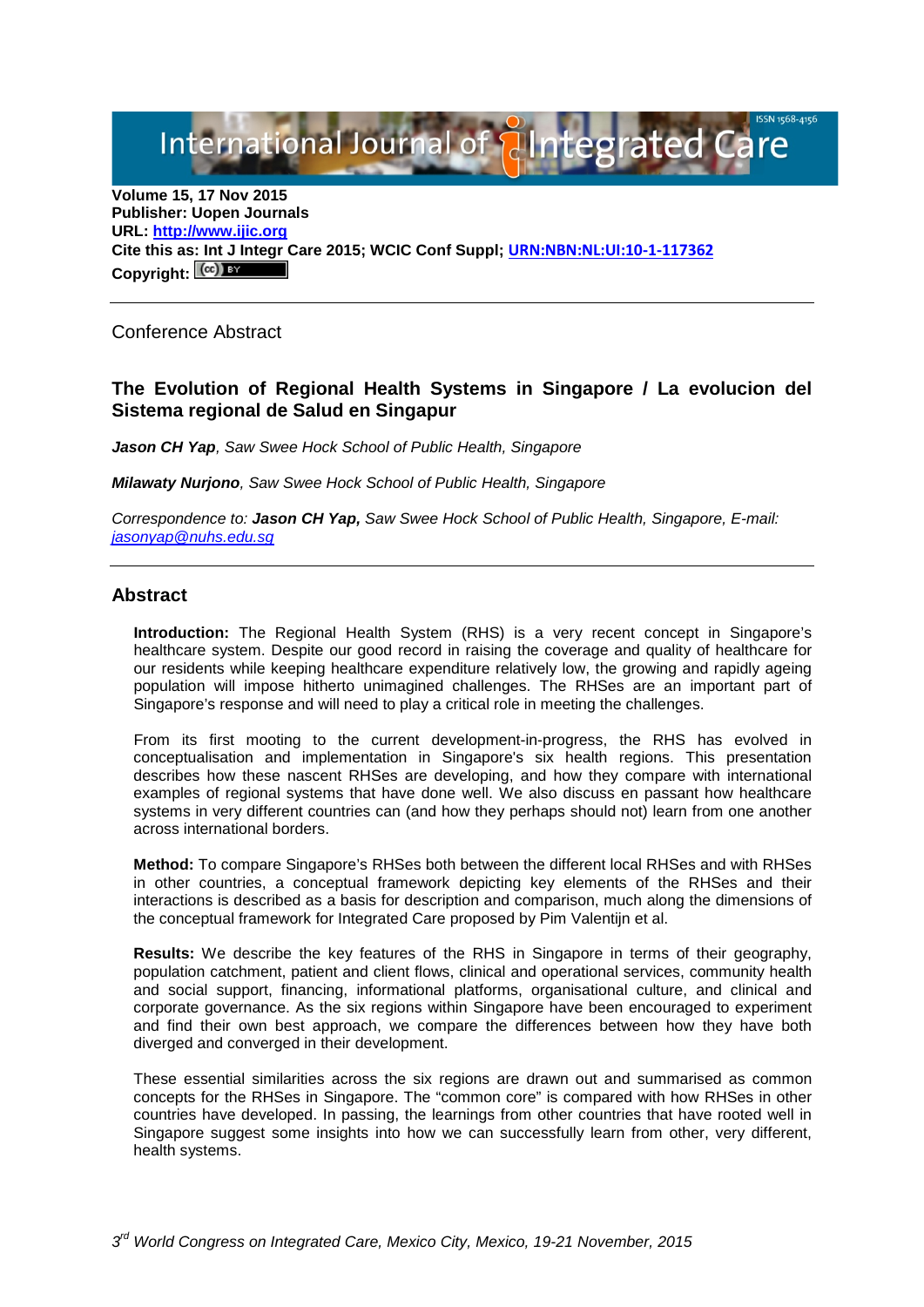**Discussion:** While the RHS has become a fixture in the healthcare landscape of Singapore, we still have much to learn about how we should develop these partnerships. While the different regions have in fact developed innovative and interesting approaches to integrating care, questions remain about (a) how one region's successes are best transferred to others, (b) how these others then manage with such implants alongside their own experiments, (c) how such a wide diversity of models will be managed in the larger healthcare system. Also of interest are the needed adaptations in the nationwide health financing and other governmental policies to support these developments.

Many fine examples of how care has been integrated for the better health and life of the population are founded on cohesive and coordinated regional partnerships, whether they are defined in geopolitical terms (eg Canterbury in New Zealand, Jönköping in Sweden, and Torbay in the United Kingdom) or through corporate entities (eg Geisinger and Kaiser Permanente in the United States). These however differ substantially in some ways from the RHSes in Singapore. Learning from these examples requires the student to be discriminating in terms of both what can be usefully imported and adapted, and what requires a change in the larger environment to successfully take root. Salient lessons are discussed.

### **Conference abstract Spanish**

**Introducción:** El Sistema Regional de Salud (RHS) es un concepto muy reciente en el sistema de salud de Singapur. A pesar de nuestro buen récord en el aumento de la cobertura y calidad de la asistencia sanitaria para nuestros residentes, manteniendo el gasto sanitario relativamente bajo, el crecimiento y el rápido envejecimiento de la población impondrá retos inimaginables. El RHS es una parte importante de la respuesta de Singapur y tendrá que jugar un papel fundamental en el cumplimiento de los retos.

Desde su primera discusion para el desarrollo en curso actual, el RHS ha evolucionado en la conceptualización e implementación en seis regiones sanitarias de Singapur. Esta presentación describe cómo este RHS es naciente y está en desarrollo, y cómo se comparan con ejemplos internacionales de sistemas regionales que han hecho bien. También discutimos en una pasada cómo los sistemas de salud en países muy diferentes pueden (y la forma en que quizá no deberían) aprender unos de otros a través de fronteras internacionales.

**Método:** Comparar el RHS de Singapur, tanto entre los distintos RHS locales y con RHS en otros países, un marco conceptual que representa los elementos clave del RHS y sus interacciones se describen como una base para la descripción y comparación, tanto por las dimensiones del marco conceptual para Atención Integrada propuesto por Pim Valentijn y otros.

**Resultados:** Se describen las principales características de la RHS en Singapur en términos de su geografía, de captación de la población, pacientes y flujo de clientes, servicios clínicos y operacionales, la salud de la comunidad y de apoyo social, financiación, plataformas de información, la cultura organizacional, clínicas y del gobierno corporativo . Como se ha alentado a las seis regiones de Singapur para experimentar y encontrar su propio y mejor enfoque, comparamos las diferencias entre la forma en que ambos han divergido y las convergentes en su desarrollo.

Estas similitudes esenciales a través de las seis regiones se extraen y se resumen como conceptos comunes para el RHS en Singapur. El "núcleo común" se compara con la forma en que el RHS se ha desarrollado en otros países. De paso, los aprendizajes de otros países que han arraigado bien en Singapur sugieren algunas ideas sobre cómo podemos aprender con éxito de otros sistemas muy diferentes de salud.

**Discusión:** Mientras que el RHS se ha convertido en un referente en el panorama de la salud de Singapur, todavía tenemos mucho que aprender acerca de cómo debemos desarrollar estas asociaciones. Mientras que las diferentes regiones han desarrollado enfoques innovadores e interesantes para la integración de la atención, siguen habiendo dudas sobre (a) cómo los éxitos de una región están mejor transferidos a otros, (b) cómo estos otros entonces arreglan con dichos implementos junto a sus propios experimentos, (c ) cómo se gestionará una amplia diversidad de modelos de este tipo en el sistema de salud más grande. También de interés son las